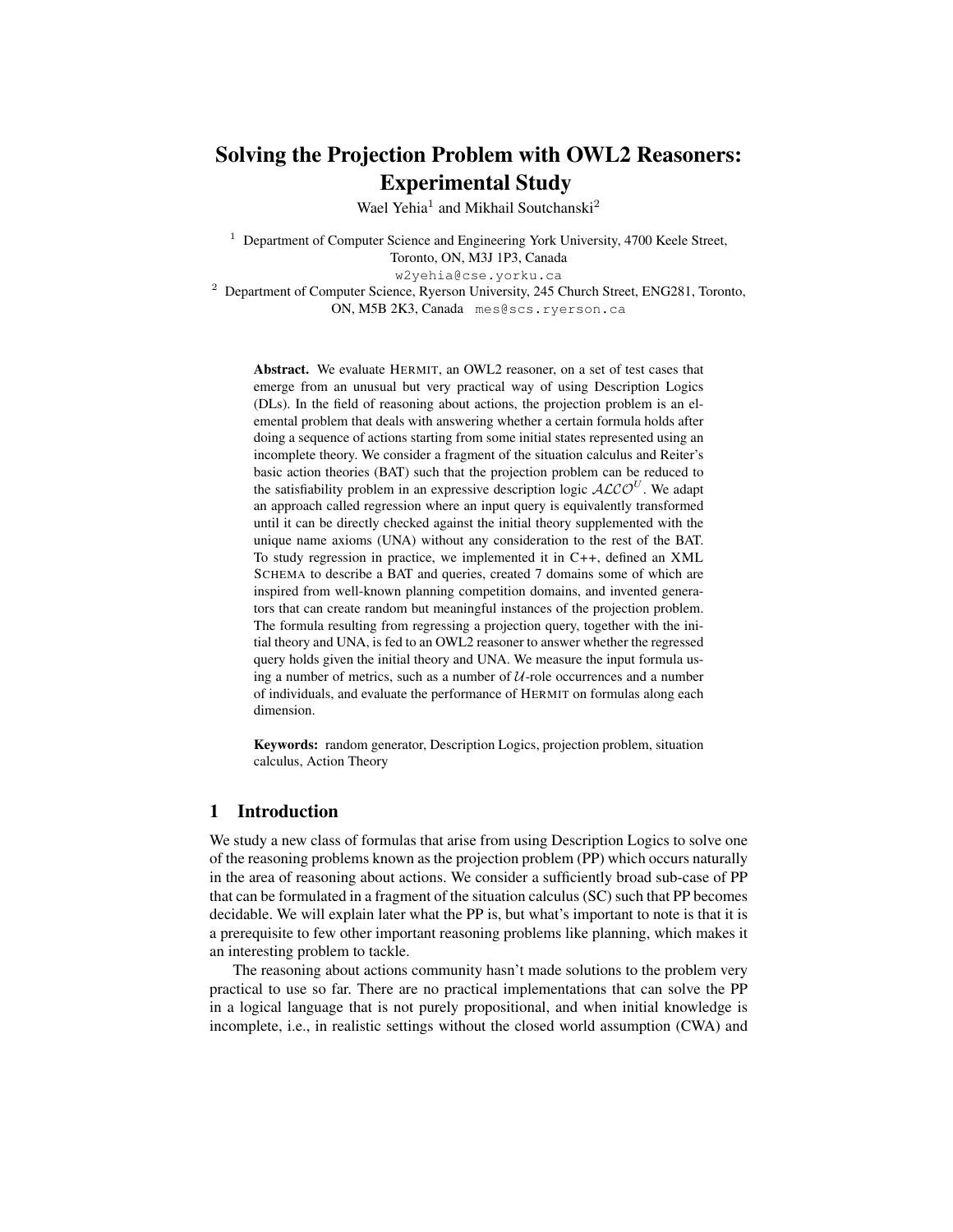without the domain closure assumption (DCA). Using our approach of transforming the PP into the satisfiability problem in DL is one way we can start the ball rolling (in the DL direction). Our goal is to provide automatically generated test cases for the DL community to work on and speed up reasoning time on. These test cases can be used for stress testing the DL reasoners. Indeed, our testing clearly shows that the majority of the time spent on solving one instance of the PP is in the DL reasoner.

Our test cases usually originate from a single common setting. There are two formulas: a premise formula (translated into a DL concept representing an initial theory) and a regressed query formula (translated into another DL concept). The goal is to check if the regressed query holds given the premise. The two formulas are translated into concepts in a DL called  $ALCO<sup>U</sup>$  that includes nominals (O), the universal role (U), and constructs from the well-known logic ALC. In addition, each test case may contain a set of individuals that belong to certain concepts, and might be related to each other using certain roles. We also make the Unique Name Assumption (UNA) for individuals by stating they are pairwise unequal.

Finally, the test cases are based on some practical domains such as Logistics and Assembly from the International Planning Competitions [6, 2], and on other domains invented by us to illustrate the expressivity of our language  $\mathcal{L}$ . We provide 7 domains (Logistics, Assembly, Airport, Turing Machine Addition, Turing Machine Successor, Scheduling World, and Hemophilia from biology) in which projection queries can be formulated, and provide query and action sequence generators for the first four domains. A thorough description of the domains can be found in [5].

We have developed the C++ program that transforms a PP instance into an instance of the  $\mathcal{ALCO}^U$  satisfiability problem. Using all our tools, we are able to generate random PP instances, and subsequently transform them into  $\mathcal{ALCO}^U$  concepts given as input to OWL2 reasoners.

There are at least two directions that can be taken from here in terms of testing. One is to generate test cases by varying the complexity of the projection problem such as initial state complexity/size, query size, and length of the action sequence. This will lead to investigation of the projection problem in terms of reasoning time. Second is to generate arbitrary but simple PP instances, and study the final transformed formulas based on their structure. That will provide new test suites for DL reasoners, and shed light on the areas where they need improvement. We take the second approach in this paper, because the first was studied in [1] where a comparison between two approaches to solving the projection problem is carried out. In this paper, we will measure the reasoning time for  $HERMIT<sup>3</sup>$ , an OWL2 reasoner, on a randomly generated pool of test cases. We group the test cases based on (a) a number of individuals in the domain, for similar queries, and (b) a number of  $U$ -role occurrences, then study the behavior of HERMIT on each group.

We will now explain the nature of the problem we are solving, and how it leads us to using DL reasoners.

<sup>3</sup> http://www.hermit-reasoner.com/publications.html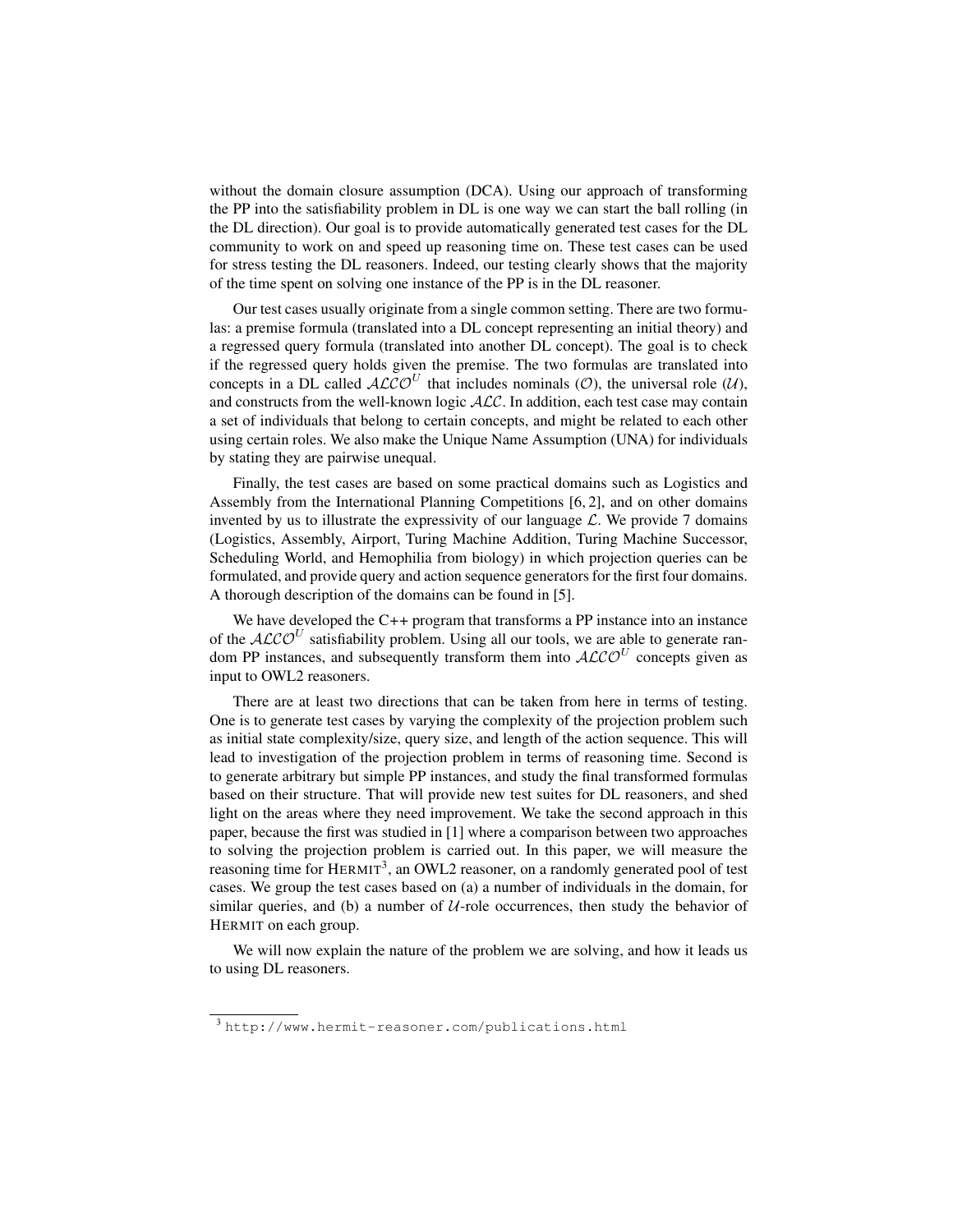## 2 Background

In the field of reasoning about actions, an important problem is answering whether a formula holds after executing a sequence of actions starting from some initial state. This problem is known as the projection problem, and there are many flavors of the problem that differ by the restrictions on the query, a set of initial states, language at hand, and other properties. In description logics (DLs) and earlier terminological systems, this problem was formulated using roles to represent transitions and concept expressions to represent states. This line of research as well as earlier applications of DLs to planning and plan recognition are discussed and reviewed in [3]. Reiter showed that the projection problem in the situation calculus can be solved using a method called *regression* [7]. The problem is undecidable in the general SC, but by limiting the expressivity to a fragment of SC one can get decidability. We propose a fragment  $P$  based on a language  $\mathcal L$  in which we solve the projection problem using regression. Regression (explained below) is a method of transforming the projection problem into a satisfiability problem in some language. This language is critical, as the fact whether SAT in the language is decidable will lead to the decidability of the projection problem. Our test case generation and testing is based on  $P$ , and the language used to solve the satisfiability problem after regression can be mapped to the DL  $\mathcal{ALCO}^U$ . This is how we end up using the OWL reasoners because they can easily handle  $\cal{ALCO}^{U}$  concepts. The executability problem is another common problem where an action's precondition axioms are checked for satisfiability in a given state. This problem is important as mechanisms like regression depend on the assumption that the action sequence in the query is executable starting from the initial situation.

In this paper, all constants start with upper case, and all variables with lower case letters. The free variables in formulas are assumed to be ∀-quantified at front. We use the standard first order logic (FOL) definitions of well-formed formulas and terms.

#### 2.1 Basic Action Theories and Language  $\mathcal L$

This approach is based on Basic Action Theories in SC. We will be brief in our description of BATs, but the interested readers can find formal definitions in [8]. In general, a BAT D consists of the pre-condition axioms (PAs)  $\mathcal{D}_P$ , the successor state axioms (SSAs)  $\mathcal{D}_{SS}$ , which characterize the effects and non-effects of actions; an incomplete initial theory  $\mathcal{D}_{S_0}$  about the initial situation  $S_0$ ; a set of domain independent foundational axioms; and axioms for the unique-name assumption (UNA). It is also possible to augment the BAT with a TBox [9, 4]. In SC, a *situation* is a sequence of actions. The truth values of some of the predicates can vary with respect to the state pointed out by the sequence of actions. The *fluents* are the predicates with a situation term as their last argument. You can think of them as "dynamic" predicates whose truth value can change based on the situation argument. Other predicates (with no situation argument) are called "static" predicates, because their truth value does not depend on situation. We say that a SC formula  $\phi(s)$  is *uniform* in s, if s is the only situation term mentioned in  $\phi(s)$ , and  $\phi(s)$  has no quantifiers over situation variables.

Subsequently, we consider only BATs with relational fluents, and no other function symbols except  $do(a, s)$  and action functions are allowed. Terms of sort object can only be constants or variables. Action functions can have any number of object arguments.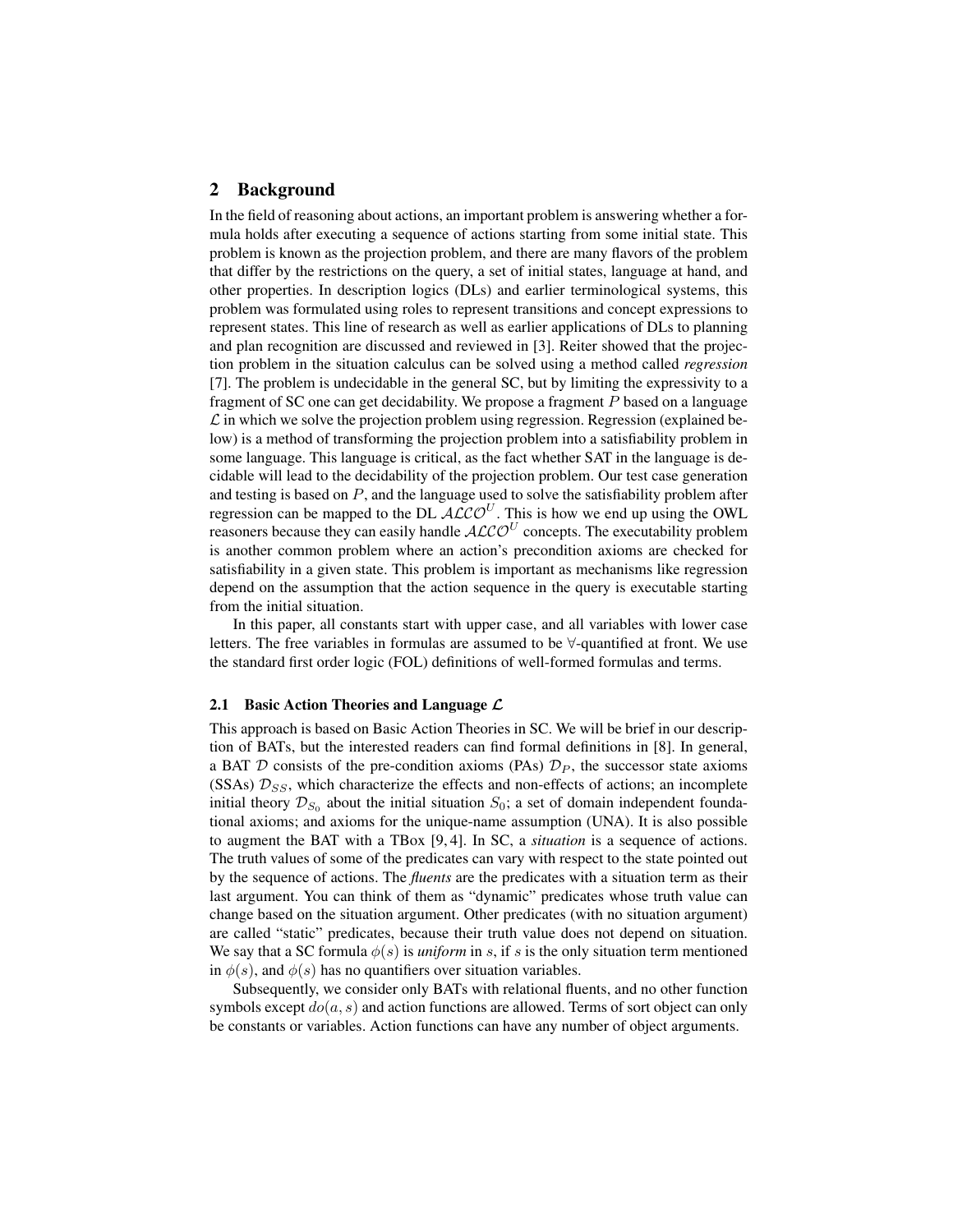The following is a short and informal definition of the language  $\mathcal L$  that is used to construct formulas that are allowed in our restricted BATs. The precise definition is provided in [9].  $\mathcal L$  is a set of FOL formulas that is divided into two symmetric subsets  $\mathcal{L}_x$  and  $\mathcal{L}_y$ . It uses a finite set of auxiliary variables usually denoted by  $z_1$ ,  $z_2$ , and so on (whose sole purpose is to be replaced by constants during regression), as well as the  $x$  and  $y$  variables. The main restriction is that  $z$ -variables cannot be quantified over, hence they are always free in  $\mathcal L$  formulas, while the x and y variables can be quantified, but only one of them can be free in a particular L formula. The  $\mathcal{L}_x$  set includes all formulas with free x, and  $\mathcal{L}_y$  includes all formulas with free y. The  $\mathcal L$ formulas without occurrences of  $x, y$ , and the  $\mathcal L$  formulas where all occurrences of  $x$ and y variables are bound belong to both  $\mathcal{L}_x$  and  $\mathcal{L}_y$ . Informally, an  $\mathcal{L}_x$  formula  $(\mathcal{L}_y)$ formulas are symmetric) has one of these syntactic forms:

- 1. atomic formulas such as *true*,  $false$ ,  $x = t_1$ ,  $A(t_1)$ , and  $R(t_1, t_2)$ , where A and R are unary and binary predicate symbols respectively,  $t_1$  and  $t_2$  can be either constants or z-variables, and  $t_1$  can also be x.
- 2. non atomic formulas such as:
	- (a)  $A(x) \wedge B(x)$ ,  $A(x) \vee B(x)$ , and  $\neg A(x)$ , where  $A(x)$  and  $B(x)$  are  $\mathcal{L}_x$  formulas. (b)  $\forall t_1.D(t_1), \exists t_1.D(t_1), \forall y.R(t_2, y)\supset C(y)$ , and  $\exists y.R(t_2, y) \wedge C(y)$ ,
	- where  $D(t_1)$  is a  $\mathcal{L}_x$  or  $\mathcal{L}_y$  formula depending on whether  $t_1$  is x or y,  $C(y)$  is  $\mathcal{L}_y$  formula, R is a binary predicate symbol, and  $t_2$  can be either x, a constant, or a z-variable.

Note any  $z_i$  variable other than x and y has to be free in a formula from L. The intuition behind the definition of  $\mathcal L$  is that  $\mathcal L$  formulas with  $z_i$  variables instantiated with constants should be  $\mathcal{ALCO}^U$  representable.

**Lemma 1.** *For any formula*  $\phi \in \mathcal{L}$  *with all z-variables instantiated with constants,* there exist a translation to an  $\mathcal{ALCO}^U$  concept with no more than a linear increase in *the size of* φ*. The inverse also holds, i.e. any* ALCO<sup>U</sup> *concept can be translated into an* L *formula without* z*-variables.*

The variables  $z_i$  are important for our purposes because they serve as arguments of actions in axioms. Thanks to them, we can consider BATs where actions may have any number of arguments, thereby increasing expressivity of BATs that can be formulated. This becomes important when benchmark planning domains (considered as FOL specifications) have to be represented as our BATs. Notice that  $\mathcal L$  formulas do not always have equivalent  $\mathcal{ALCO}^{\overline{U}}$  concepts; only  $\mathcal L$  formulas **without z-variables** do have. But this is exactly what is required for our purposes of regression. The final regressed formula is guaranteed to be **z-variable free**, since in the projection formula uniform in  $S$ all arguments of actions mentioned in the situation term  $S$  must be instantiated with constants. As a consequence, all  $z$  variables become instantiated as well. The Lemma 1 is the reason why we can use the DL  $\cal{ALCO}^{U}$  to solve any PP instance in our class P of BATs. Lemma 1 is proved using the standard translation between DLs and First Order Logic (FOL); the proof is similar to the proof of Lemma 1 in [4]. Notice that using the standard translation between FOL and a DL, the formula  $\forall y. R(t_2, y) \supset C(y)$  translates as  $\forall R.C$ , the formula  $\exists y.R(t_2, y) \land C(y)$  becomes  $\exists R.C$ , and the formulas  $\forall t_1.D(t_1)$ ,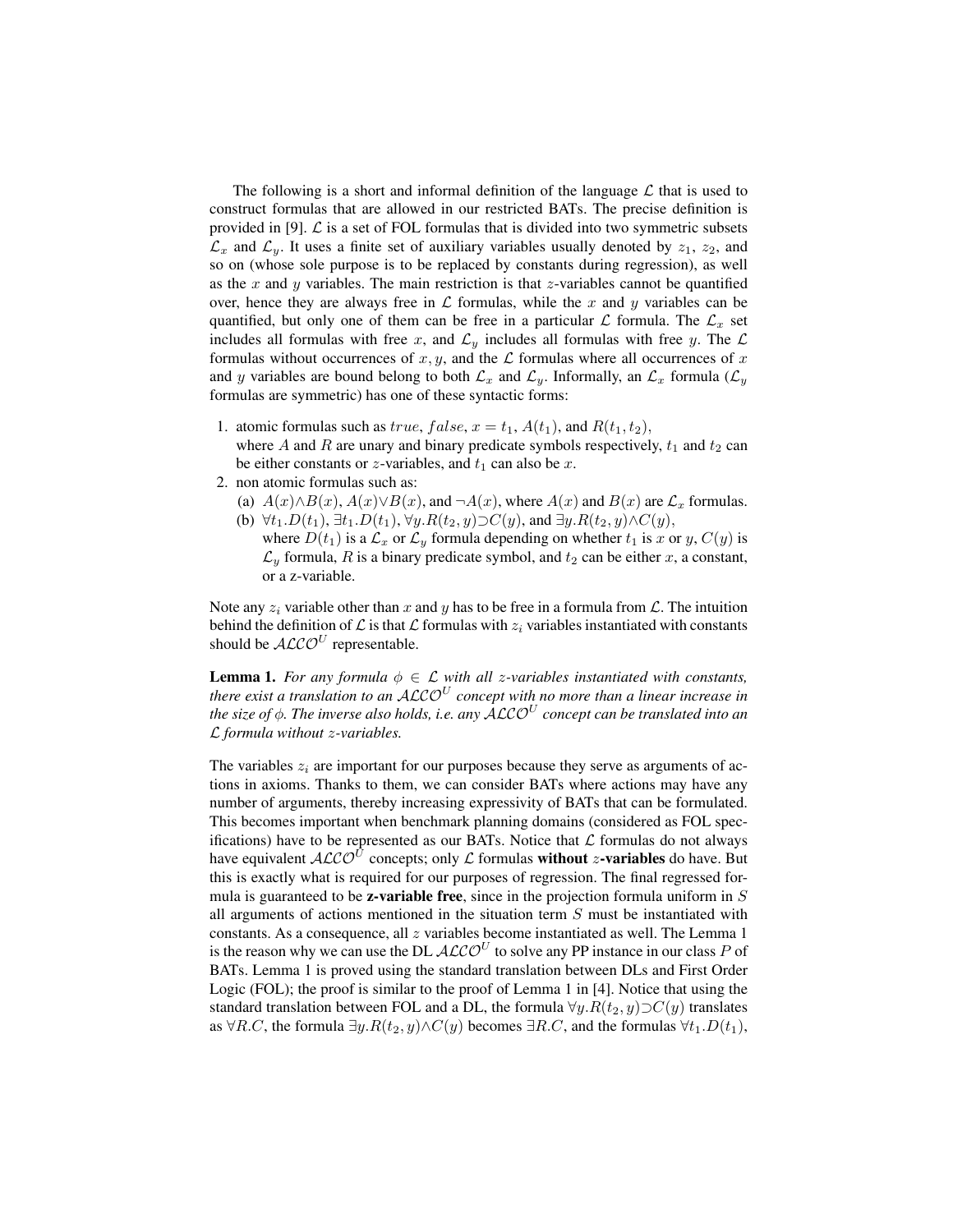$\exists t_1.D(t_1)$  can be translated as  $\forall U.D$  and  $\exists U.D$ , respectively. The latter formulas are handy for our purposes because in our axioms we need unguarded quantifiers. As another example, a z-free  $\mathcal L$  formula  $\exists x.(Box(x) \land x \neq B_1 \land ready(x))$ , some box distinct from  $B_1$  is ready, can be translated to  $\mathcal{ALCO}^U$  as  $\exists U.(Box \sqcap \{B_1\} \sqcap ready)$ , where  $B_1$  is a nominal. Notice that the nominals are handy to translate exceptions.

We proceed to describing how  $\mathcal L$  is used in the BAT, and how it expands the expressivity of the BAT to beyond DLs, while maintaining complexity of deciding the PP in the range acceptable from a DL perspective. To facilitate understanding of each part of the BAT, we will use examples from one of our domains, the Logistics domain.

The domain describes objects (boxes or luggage) that can be loaded and unloaded from vehicles (trucks or airplanes) and transported from one location to another. Trucks can be driven from one location to another in the same city, while airplanes can fly between airports (which are locations) in different cities. Let the logical language include:

- 1. Four action functions:  $load(obj, vehicle, location), unload(obj, vehicle, location),$  $drive(truek, locFrom, locTo, city), fly(airplane, locFrom, locTo).$
- 2. Three relational fluents:  $loaded(obj, vehicle, s), at(x, loc, s),$  and  $ready(obj, s)$ (where  $x$  can be an object or a vehicle).
- 3. Static unary predicates (i.e. predicates with no situation term) to describe each type of entity, and one static binary predicate  $in\_city(loc, city)$ .

For brevity, let a vector x of object variables denote either x, y, or  $\langle x, y \rangle$ , and let z denote a vector of place holder variables  $\langle z_1, z_2, \ldots \rangle$ .

*Action precondition axioms* (PAs)  $\mathcal{D}_{AP}$ : the preconditions that have to hold before an action can be executed. There is one axiom per action  $Act(z)$  of the following form:

 $(\forall z, s)$ .  $Poss(A(z), s) \equiv \Pi_A(z, s)$ ,

where  $Poss$  (derived from 'possible') is a special binary predicate that occurs on the left hand side of PAs only, and  $\Pi_A$  is an  $\mathcal L$  formula whose only free variables are the place holder  $z_i$  variables. The formula  $\Pi_A(z, s)$  is uniform in s. For example, the PA for action  $load(Object, Vehicle, City)$  is the following:

$$
Poss(load(z_1, z_2, z_1), s) =
$$

$$
(obj(z_1) \land veh(z_2) \land loc(z_3) \land ready(z_1, s) \land at(z_1, z_3, s) \land at(z_2, z_3, s))
$$

**Definition 1.** Let  $\phi_x$  and  $\phi_y$  be  $\mathcal{L}_x$  and  $\mathcal{L}_y$  formulas, respectively, such that they are *uniform in* s  $(\phi_x, \phi_y)$  *are called context conditions). Let u <i>be a* vector of variables *at most containing* z *and an optional* x *variable,* v *be a vector of variables at most containing*  $\boldsymbol{z}$ , and optionally  $x$  or  $y$  variables. Let  $Act(\boldsymbol{u})$  and  $Act(\boldsymbol{v})$  be action terms, *and* a *be an action variable. A* CC *formula has one of the following two forms:*

$$
\exists z.a = Act(\mathbf{u}) \land \phi_x(x, z, s)
$$
  

$$
\exists z.a = Act(\mathbf{v}) \land \phi_x(x, z, s) \land \phi_y(y, z, s)
$$
SSA for a binary fluent

*Successor state axioms* (SSAs)  $\mathcal{D}_{SS}$ : Define the direct effects and non-effects of actions. There is one SSA for each fluent  $F(x, s)$  of the following syntactic form:

$$
F(\mathbf{x}, do(a, s)) \equiv \gamma_F^+(\mathbf{x}, a, s) \lor F(\mathbf{x}, s) \land \neg \gamma_F^-(\mathbf{x}, a, s),
$$
\n(1)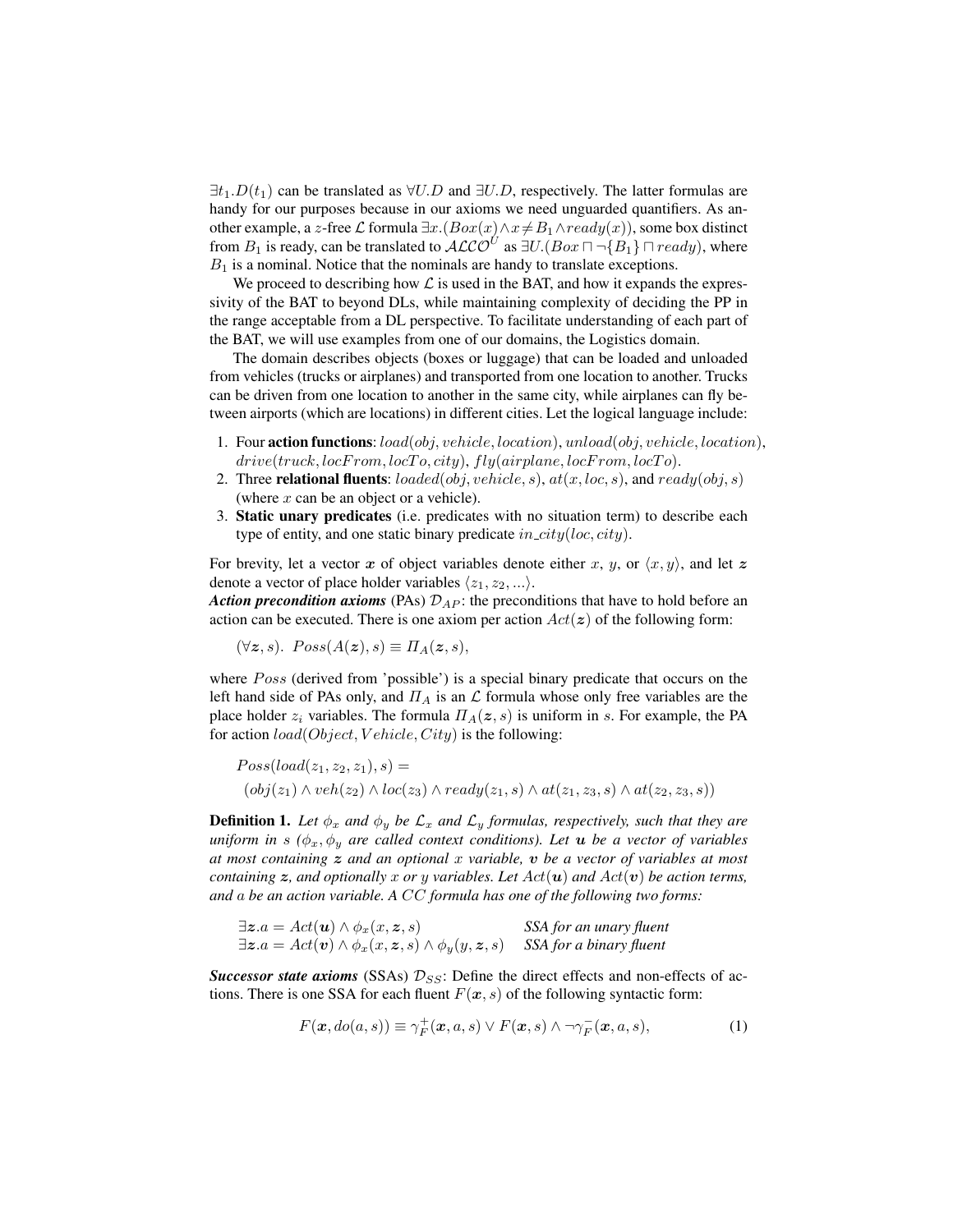where each of the  $\gamma_F$ 's are disjunctions of CC formulas. For example, the SSA for fluent *loaded* is as follows:

$$
loaded(x, y, do(a, s)) =
$$
  
\n
$$
[\exists z_1.a = load(x, y, z_1) \land obj(x) \land veh(y) \land loc(z_1) \land ready(x, S) \land at(x, z_1, s)]
$$
  
\n
$$
\lor [loaded(x, y, s) \land \neg[\exists z_1.a = unload(x, y, z_1)]]
$$

### *TBox axioms*  $\mathcal{D}_T$ :

These are TBox axioms for unary predicates, where the right hand side is an  $\mathcal L$  formula without z variables. For example:

 $veh(x) \equiv truck(x) \vee airplane(x)$  $loc(x) \equiv street(x) \vee airport(x)$ 

*Initial Theory*  $\mathcal{D}_{S_0}$ : The  $\mathcal{D}_{S_0}$  is an  $\mathcal L$  sentence without z variables, i.e. it can be transformed into an  $\mathcal{ALCO}^U$  concept. For example:

$$
city(Toronto) \land airport(YYZ) \land in\_city(YYZ, Toronto) \land street(Yonge) \land in\_city(Yonge, Toronto) \land box(B1) \land at(B1,Yonge, S0) \land mail\_truck(T1) \land at(T1,Yonge, S0) \land \forall x(obj(x) \supset ready(x, S0)) \land box(B2) \land (loaded(B2, T1, S0) \lor \neg \exists x (loaded(B2, x, S0) \land vehicle(x)))
$$

Finally, a projection query is an  $\mathcal L$  sentence, without z variables, and there is a ground situation term  $S$  representing the action sequence after which the formula should hold or not. For example, given the above initial theory, the action sequence represented by situation  $do(drive(T1, Yonge, YYZ, Toronto), S_0)$  is executable and the following query answers true:

 $at(T1,YYZ, do(drive(T1,Yonge,YYZ, Toronto), S_0))$ 

#### 2.2 Regression for Solving the Projection Problem

In the context of BATs and SC, *regression* is a recursive transformation converting a formula uniform in situation  $do(a, s)$  into a logically equivalent formula uniform in s (that is one action shorter down the situation term) by making use of the SSAs. A modified regression operator  $R$  is defined to guide the regression process in our class P of BATs, and it is defined recursively on formulas of the underlying language at hand,  $\mathcal L$  in our case. We do not define the modified operator here due to space limitations, but interested readers can see [4] for more details about regression in a language that is similar to  $\mathcal L$  (but that is a proper subset of  $\mathcal L$ ). The idea is that all static predicates are not affected by regression, and hence remain the same after the regression operator is applied. Fluents ("dynamic" predicates) on the other hand are transformed by  $R$ . On each step, the regression operator  $R$  replaces each fluent formula uniform in situation  $do(a, s)$  by the right hand side (RHS) of the SSA for the fluent (recall that the CC formulas on the RHS are uniform in s). Subsequently, regression continues until all fluents have  $S_0$  as the only situation term. Consider the following example query:

 $loaded(B1, T1, do (load(B1, T1, Yonge), S_0))$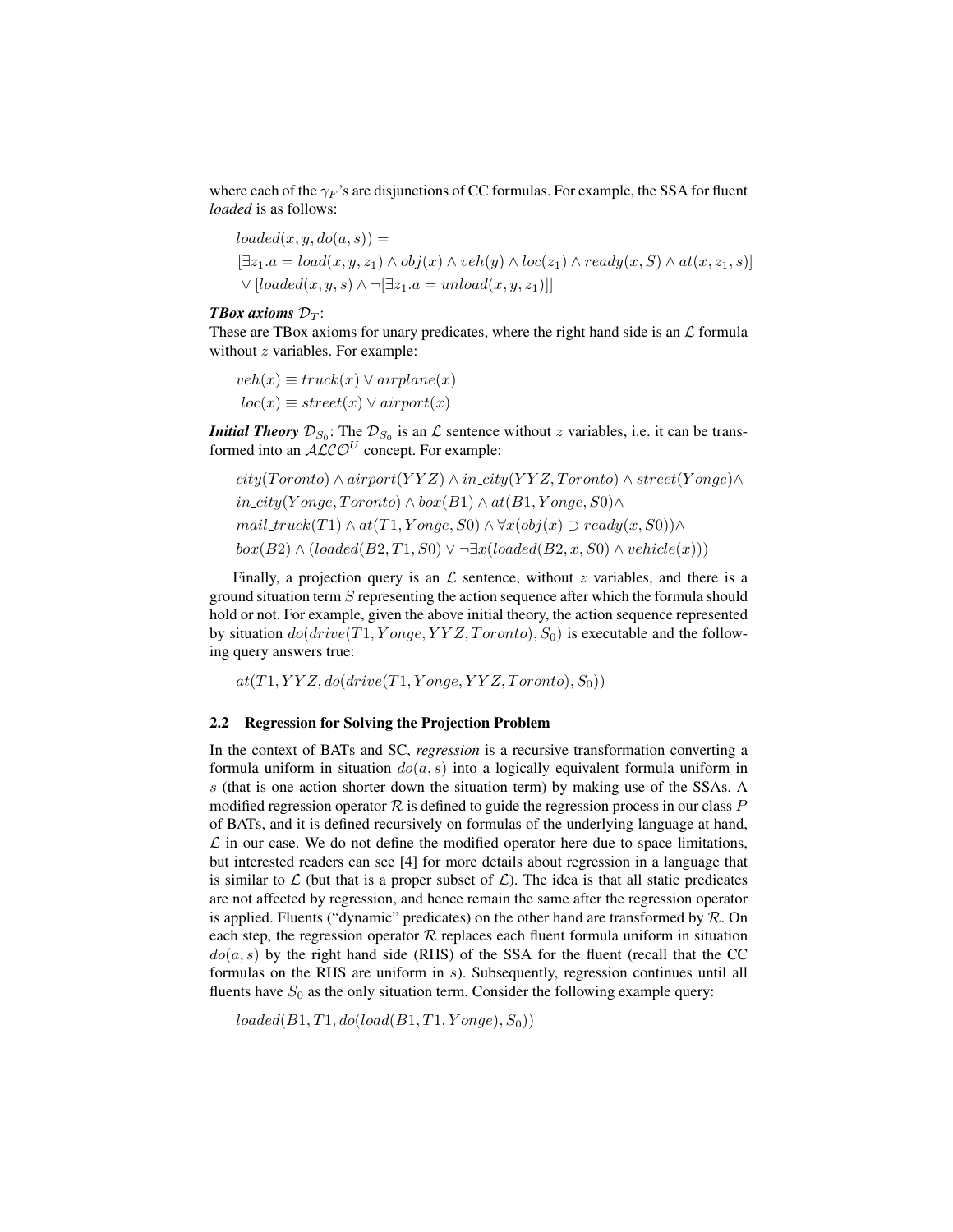Also, let the above  $\mathcal{D}_{S_0}$  be the initial theory against which this query is checked. First, replace the fluent (with its constant arguments and situation term) by the right hand side of the SSA, to get:

$$
(\exists z_1.load(B1, T1, Yonge) = load(B1, T1, z_1) \land obj(B1) \land veh(T1)
$$

$$
\land loc(z_1) \land ready(B1, S_0) \land at(B1, z_1, S_0)) \lor
$$

$$
(loaded(B1, T1, S_0) \land \neg \exists z_1.load(B1, T1, Yonge) = unload(B1, T1, z_1))
$$

By applying  $UNA$  – similar action names denote the same action and similar constant names denote the same object in the world – we get a shorter FOL formula:

$$
(\exists z_1.B1 = B1 \land T1 = T1 \land Yonge = z_1 \land obj(B1) \land veh(T1) \land loc(z_1) \land ready(B1, S_0) \land at(B1, z_1, S_0)) \lor (loaded(B1, T1, S_0) \land \neg \exists z_1.false)
$$

Further simplifications yield the formula, which is the result of one step of regression:

$$
(obj(B1) \land veh(T1) \land loc(Yonge) \land ready(B1, S_0) \land at(B1, Yonge, S_0)) \lor loaded(B1, T1, S_0)
$$

It is clear that the first disjunct holds given the above  $\mathcal{D}_{S_0}$ . Hence, the answer to this projection problem is true.

Note that the resulting formula is uniform in  $S_0$ . In general, a query whose situation term mentions  $n$  ground actions, requires  $n$  consecutive regression steps to bring it down to situation  $S_0$ . The benefit of regression is that the final regressed formula is logically equivalent to the original query, but now we do not need to consider the whole BAT to answer the query, just  $\mathcal{D}_{S_0}$  and UNA. Thereby, the projection problem is transformed from solving whether  $BAT \models Query$  to solving whether  $UNA \cup \mathcal{D}_{S_0} \models \mathcal{R}[Query],$ where  $\mathcal{R}[Query]$  is the formula resulting from regression of the query. Since  $\mathcal{D}_{S_0}$ , UNA and  $\mathcal{R}[Query]$  are *z*-free  $\mathcal{L}$  formulas, they can be converted into  $\mathcal{ALCO}^U$  concepts, and the above entailment problem can be transformed into the satisfiability problem of the  $\mathcal{ALCO}^U$  concept (abusing notation)  $\mathcal{D}_{S_0} \sqcap UNA \sqcap \neg \mathcal{R}[Query].$ 

## 3 Test Case Generation

As a means of representing a PP instance, we used XML to represent each part of the BAT and designed an XML SCHEMA to characterize the representation. After performing regression on the query of the PP instance, the input to the reasoner was represented in OWL Manchester syntax. A PP test case contains a fixed part consisting of the SSAs, PAs, and TBox axioms for a particular domain, and a varying part consisting of (1) the initial theory, (2) the query and (3) the action sequence. We obviously need to generate the variable part. Due to the non-trivial expressivity of the language at hand, it is hard to generate useful test cases. We looked in the literature and found no precedence for such an attempt, i.e. generating random projection problem test cases. Planning domains [2] had some test case generation involved, but still on purely propositional level, so that inconsistencies in input data can be easily avoided. In contrast, generating random  $ALCO<sup>U</sup>$  formulas usually yields meaningless queries or initial theories that are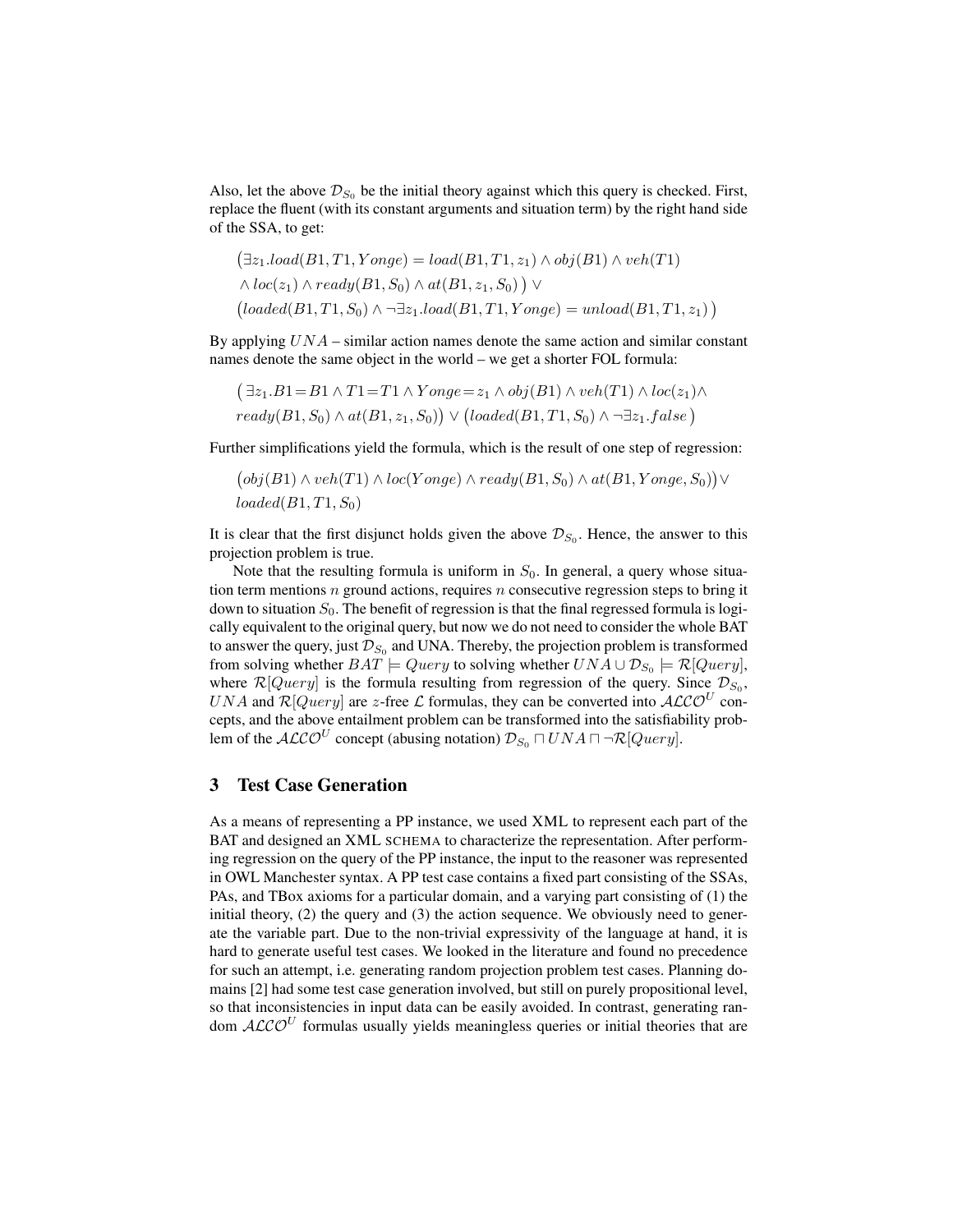inconsistent. Building formulas from patterns is one step forward towards generating good test cases, but it suffers from the fact that generated formulas might be similar and consequently this approach does not provide the extensive coverage that random formula generation does. We tried mixing patterns with a bit of randomness.

We have 7 domains in our disposal, and we created query generators and action sequence generators for 4 of them (lack of time is the only obstacle for the other 3). For every domain, we created a few patterns to guide in creating the query formula (6-10 per domain). Some of these patterns can take a human input, or can generate their random input if none given. A pattern for the Logistics domain might for example describe the question of whether there are any boxes on a truck X in some city Y, where X and Y is the input to the pattern. The objective is to have as versatile patterns as possible but keeping them simple because we make use of them in the next step. Next, we generate a random propositional DNF formula made up of, say  $n$ , unique literals. Then, use the patterns with random input (or guided input if used with action sequence generators) to generate  $n$  atomic queries, and replace every literal in the DNF formula with one of those queries (we map each of the n literals to a specific atomic query to avoid propositional inconsistency). The motivation for this approach is that having randomness at the propositional level is good, but not at the FOL level.

To generate random but executable action sequences, we used patterns again. But now a pattern is a generic description of a sequence of actions necessary to satisfy a goal. The pattern is represented by an algorithm that computes an executable sequence of actions based on the provided pattern. For instance, one action sequence in the Logistics domain describes the process of gathering all known boxes in a particular city and transporting them to another city. The choice of the cities is random, and picking the transportation vehicle is random as well. Basically, the generator extract all the information it can from the given initial theory, and picks its random input from the gathered information. Of course, we could have tried picking random actions with random ground arguments and check the executability of these actions, but most likely they would fail to be executable. In fact, picking an executable ground action is related to conjunctive query answering which is a totally different and nontrivial problem. Besides that, solving the executability problem will incur an expensive running time for test case generation.

It is important to note that the query and action sequence generators use the initial theory as input, so that they can generate meaningful queries and executable actions. One limitation is that only literals are used from the initial theory, assuming the initial theory is a conjunction containing some literals. This assumption simplifies significantly solving the executability problem, because the preconditions of an action can be easily verified using these literals (again, assuming the preconditions are simple enough to be verified with the information from the literals, which is true in our case).

Finally, the initial theory (IT) contains both static and dynamic incomplete knowledge. Due to lack of time and the nature of some of our metrics, we decided to manually create ITs, and did that for only one domain: Logistics. Hence, we did not make use of the generators for the other 3 domains. We created 55 unique ITs, with number of individuals per IT varying between 5 and 60 individuals. We built them starting from a small IT of size 5, and incrementally added an individual to the IT to create the next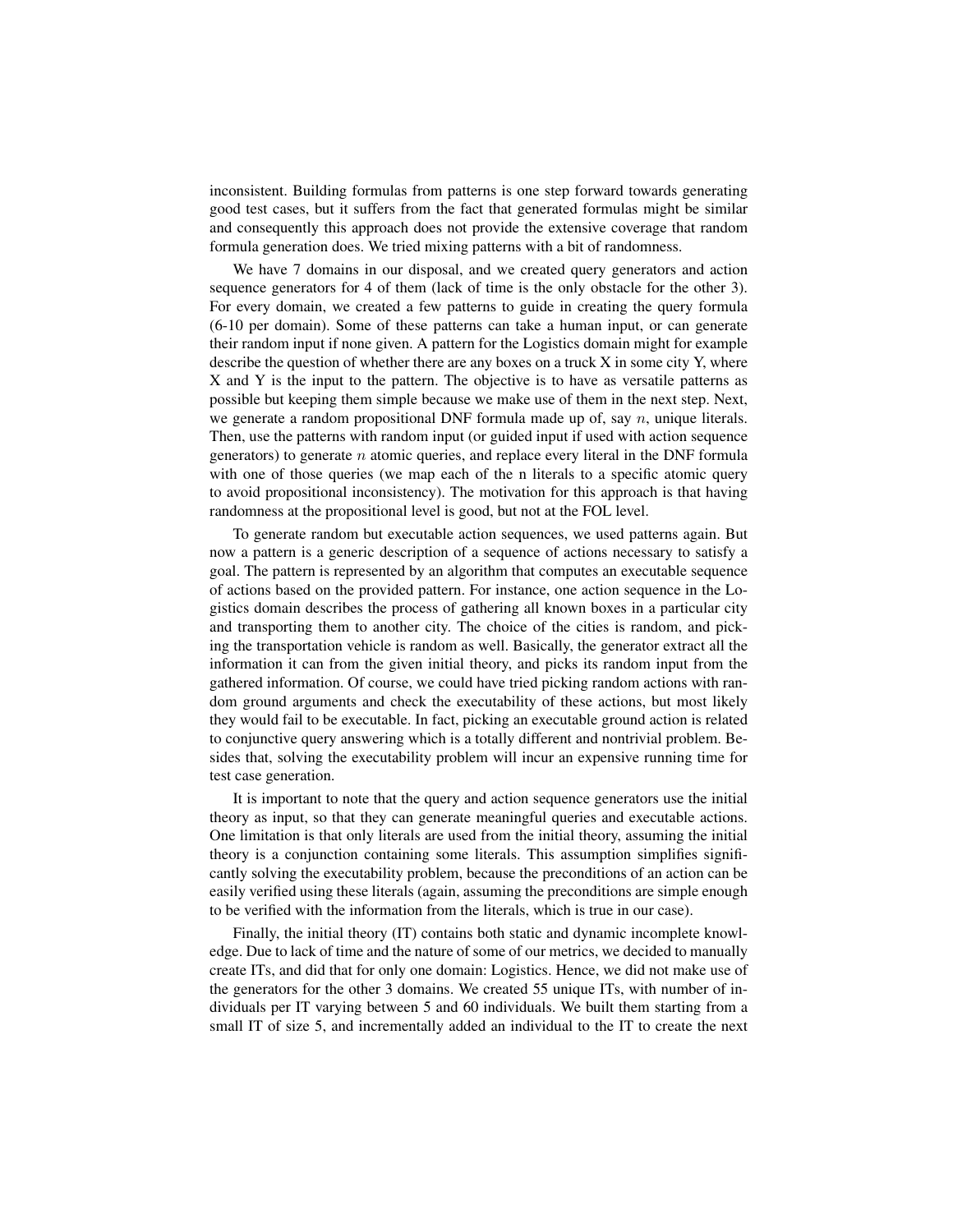bigger IT. This way we have a monotonically ascending order of IT size. This is important because the projection queries generated from a smaller initial theory can then be run against a bigger initial theory simply because the preconditions of an action are satisfied in the bigger IT if they are satisfied in the smaller IT. This way we can better measure the effect of varying the number of individuals on the same query.

Using the ITs, and the two generators, we were able to generate at least 10 unique combinations of query + action sequence (QAS) for each IT. And by reusing QASs from smaller initial theories, we generated a pool of around 12000 test cases.

The next step is to classify the pool of test cases based on several metrics.

#### 3.1 Classification

We use 2 metrics to classify our generated formulas, in an effort to show how the variation of values in each metric affects the reasoning time in HERMIT. The metrics are: (a) number of constants in the initial theory, and (b) number of  $U$ -role occurrences. Metric (b) is measured using the initial theory and the regressed query formula combined, while metric (a) can be measured using the initial theory  $\mathcal{D}_{S_0}$  only because  $\mathcal{D}_{S_0}$ (together with UNA) defines all the individuals allowed in a PP instance. Neither the query nor regression can add new individuals to the domain, and the query and action sequence would use individuals mentioned in the initial theory.

The number of individuals in the domain is an interesting factor because in practice it would be useful to know the effect of adding more individuals on the run time of answering a projection query. Note that the regression of a QAS is the same regardless of the IT, but the ITs are increasing in size in each test case, which enables us to see the direct affect of having more individuals in a domain. For this metric, we create groups of test cases, such that each group has a single query common to all test cases, and the number of individuals in the initial theory of each test case increases monotonically.

We picked the second metric, number of  $U$ -role occurrences, because we noticed that even test cases that have few occurrences of  $U$ -roles slow down solving SAT for a concept. Out of curiosity, we also tried to replace all occurrences of  $U$ -roles with some ordinary role  $R$  (we know semantics drastically change), and the reasoning time dropped by a factor of 10 or more.

There could be other possible metrics, such as the number of disjunctions, or the depth of propositional connectives, or the depth of quantifiers in the formula, but we didn't use them due to lack of time.

One last observation we made, is that the initial theory in  $\mathcal L$  usually contains a lot of assertive formulas, i.e. of the form  $A(c)$  and  $R(c, b)$  for some unary predicate A, binary predicate  $R$ , and constants/individuals  $c$  and  $b$ . For instance, in the Logistics example above, we have formulas such as  $city(Toronto)$  and  $at(Mt1, Main, S0)$ , and they appear as conjuncts in the initial theory  $\mathcal{D}_{S_0}$ . Note that these assertive formulas can be fluents, not just static predicates. Instead of representing these formulas from the initial theory as an  $ALCO<sup>U</sup>$  concept, we may represent them as concept and role assertions in the test case. While doing this, we may expect speed-up in reasoning time as this is the more natural way of representing this sort of information in OWL. For this reason, we created yet another set of test cases which are ABox'ed versions of the original set of test cases. We call a test case ABoxed if it represents its initial theory as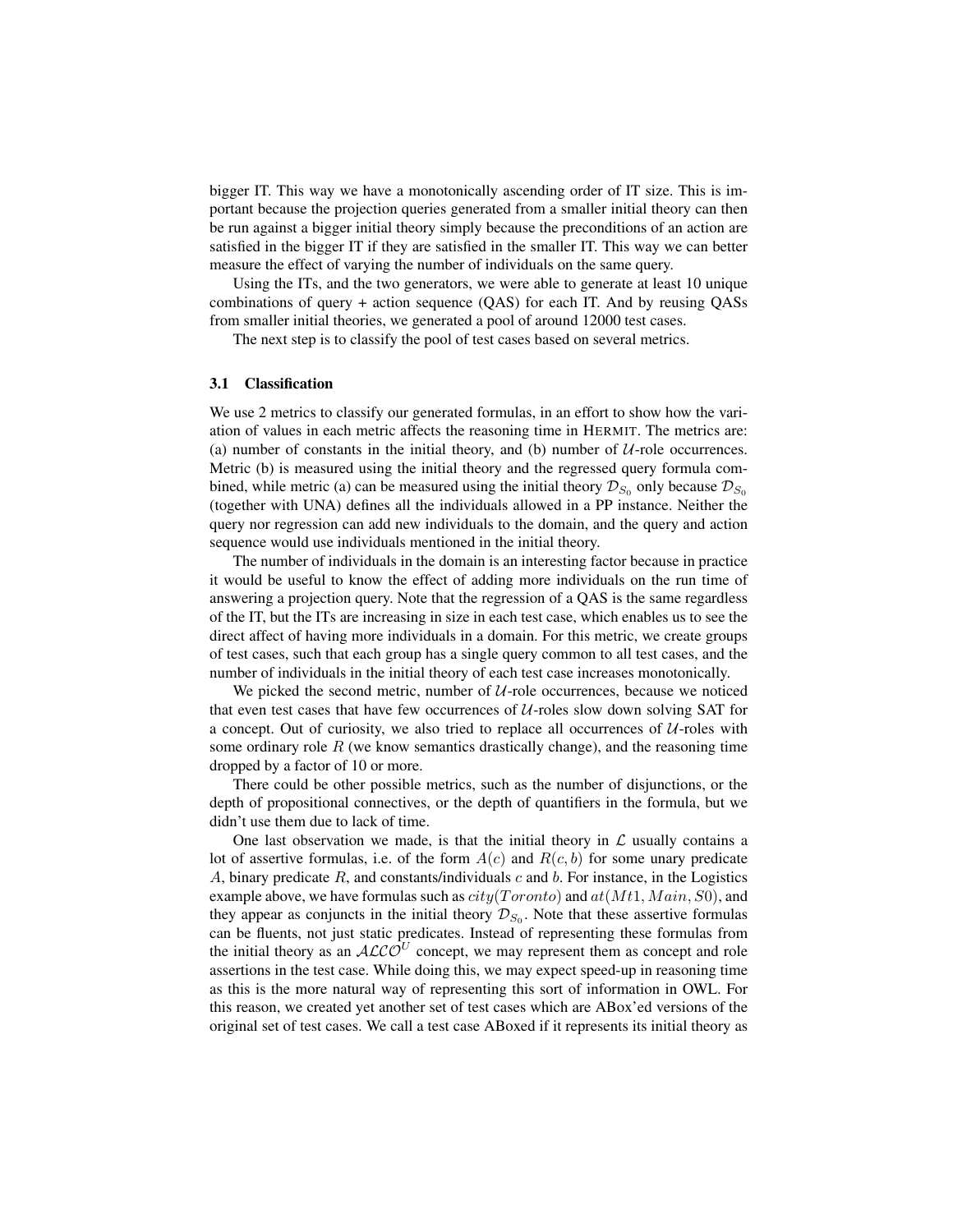OWL assertions. Note that this representation does not leave the initial theory empty, but only shortens it by removing those assertive formulas from it, and keeping the other formulas untouched. In the next section, we deal with these two sets of test cases, where SAT test cases are the regular test cases where the initial theory is represented as a complex  $\cal{ALCO}^{U}$  concept with all assertive formulas included. Finally, to get UNA in OWL2 we declare all individuals to be pairwise different (using the OWL2 construct differentIndividuals).

## 4 Results

For all testing we used a machine with the following specs: Intel $\mathbb R$  Core<sup>TM</sup> 2 Duo E8400 CPU with a clock frequency of 3.00 GHz, and 4 GB of RAM. We used JVM version 1.7.0 and HermiT 1.3.6. We used a cutoff time of 30 sec. All results and test-cases can be found at: http://www.cse.yorku.ca/˜w2yehia/ORE\_results.html

## 4.1 Number of Constants

We already explained how we measure this metric, and how our choice and construction of ITs is suitable for the purpose of testing this metric. In the two graphs below, we show the reasoning time taken by HERMIT as a function of the number of individuals in the initial theory.



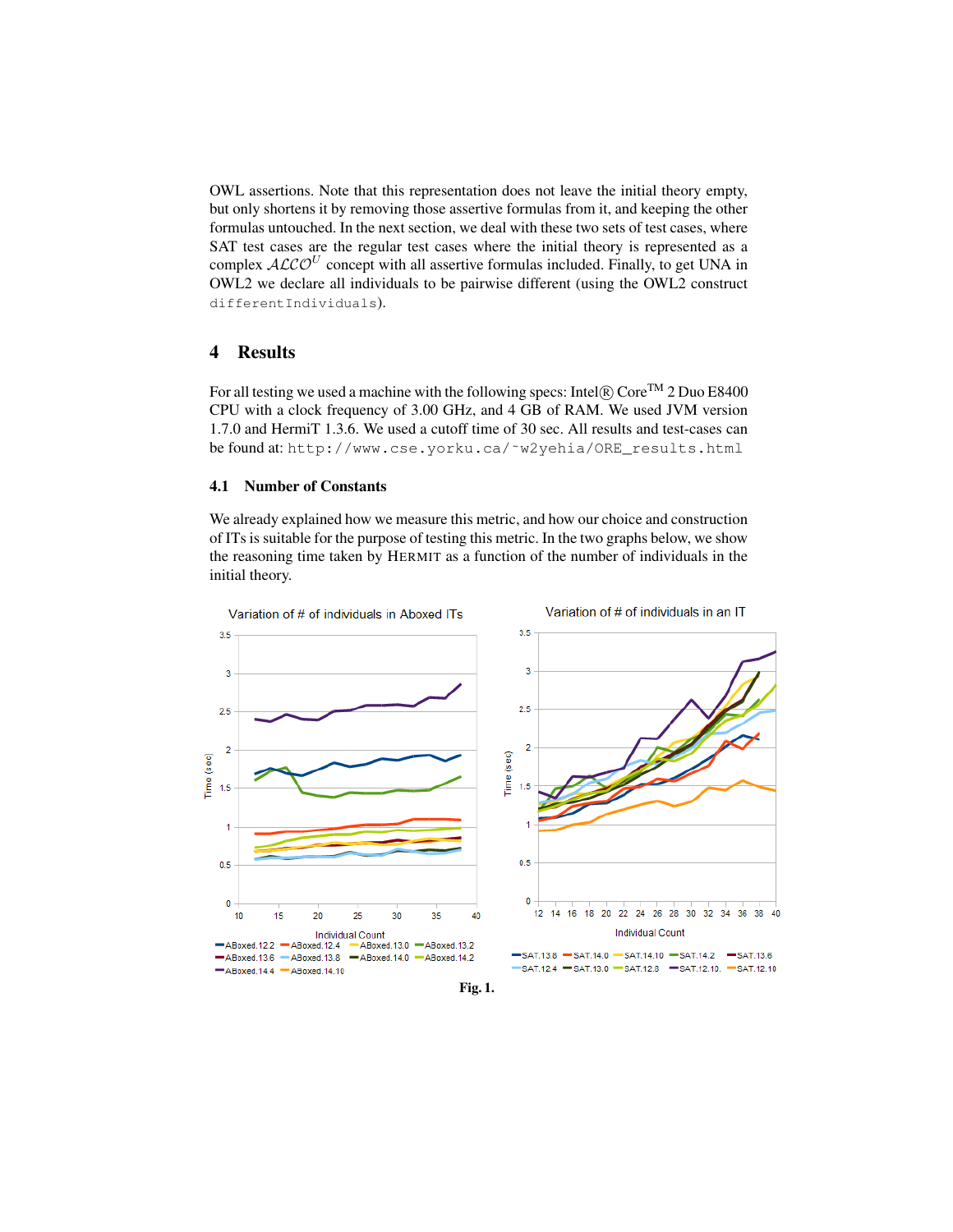The left graph shows the running time of ABoxed test cases, and the right graph shows the regular non-ABoxed test cases. We chose to graph the part of our testing results where all test cases in a group finished in under the 30 seconds cutoff time. The groups of test cases shown below are labeled with the prefix 'ABoxed' and 'SAT', followed by the individual count in the initial theory that spawned the QAS for that particular group, and the last number is just an index of the QAS for the particular individual count.

## 4.2 Number of  $U$ -role Occurrences

For this metric, we counted the number of  $U$ -role occurrences in a test case (tc). Then, we grouped the test cases into sets, with a range of allowed number of  $U$ -role occurrences per set. For better granularity, the ranges are narrow for small number of  $U$ -roles, and widen as the number grows. Table 1 shows the ranges that we used in the first column, the number of test cases tested for that range (some ranges had  $> 1000$  test cases, so we picked the first 100 for each range) in the second column, and the number of test cases that was answered in under 30 sec in the third. The fourth column simply shows the success rate for that range. The next three columns show the same as the previous three but for ABoxed test cases.

| $#$ of<br>U-role<br>occur. | # of<br><b>SAT</b> tcs<br>tested | # of<br>successful<br><b>SAT</b> tcs | success<br>rate<br>$(\%)$ | $#$ of<br>ABoxed tcs<br>tested | # of<br>successful<br>ABoxed tcs | success<br>rate<br>$(\%)$ |
|----------------------------|----------------------------------|--------------------------------------|---------------------------|--------------------------------|----------------------------------|---------------------------|
| $0 - 5$                    | $\Omega$                         | $\Omega$                             |                           | 100                            | 98                               | 98                        |
| $6 - 10$                   | $\Omega$                         | $\Omega$                             |                           | 100                            | 89                               | 89                        |
| $11 - 15$                  | 10                               | 10                                   | 100                       | 100                            | 60                               | 60                        |
| $16 - 20$                  | 25                               | 25                                   | 100                       | 100                            | 67                               | 67                        |
| $21 - 25$                  | 57                               | 57                                   | 100                       | 100                            | 13                               | 13                        |
| $26 - 30$                  | 100                              | 100                                  | 100                       | 100                            | 33                               | 33                        |
| 31-35                      | 100                              | 100                                  | 100                       | 80                             | 31                               | 39                        |
| $36-40$                    | 100                              | 100                                  | 100                       | 100                            | 82                               | 82                        |
| $41-50$                    | 100                              | 99                                   | 99                        | 100                            | 44                               | 44                        |

Table 1. Testing Results based on  $U$ -role number of occurrences

It is important to note that for all test cases, doing regression alone takes in most cases 1 second or less, and at most 2 seconds. Thus, most of the time spent on solving a PP is in HERMIT.

## 5 Discussion and Future Work

For the number of constants in the initial theory, it is clear that ABoxed test cases are less affected by the increase in individual count as compared to the non-ABoxed test cases. This shows that ABox-ing an initial theory is the more efficient way of representation when it comes to HERMIT.